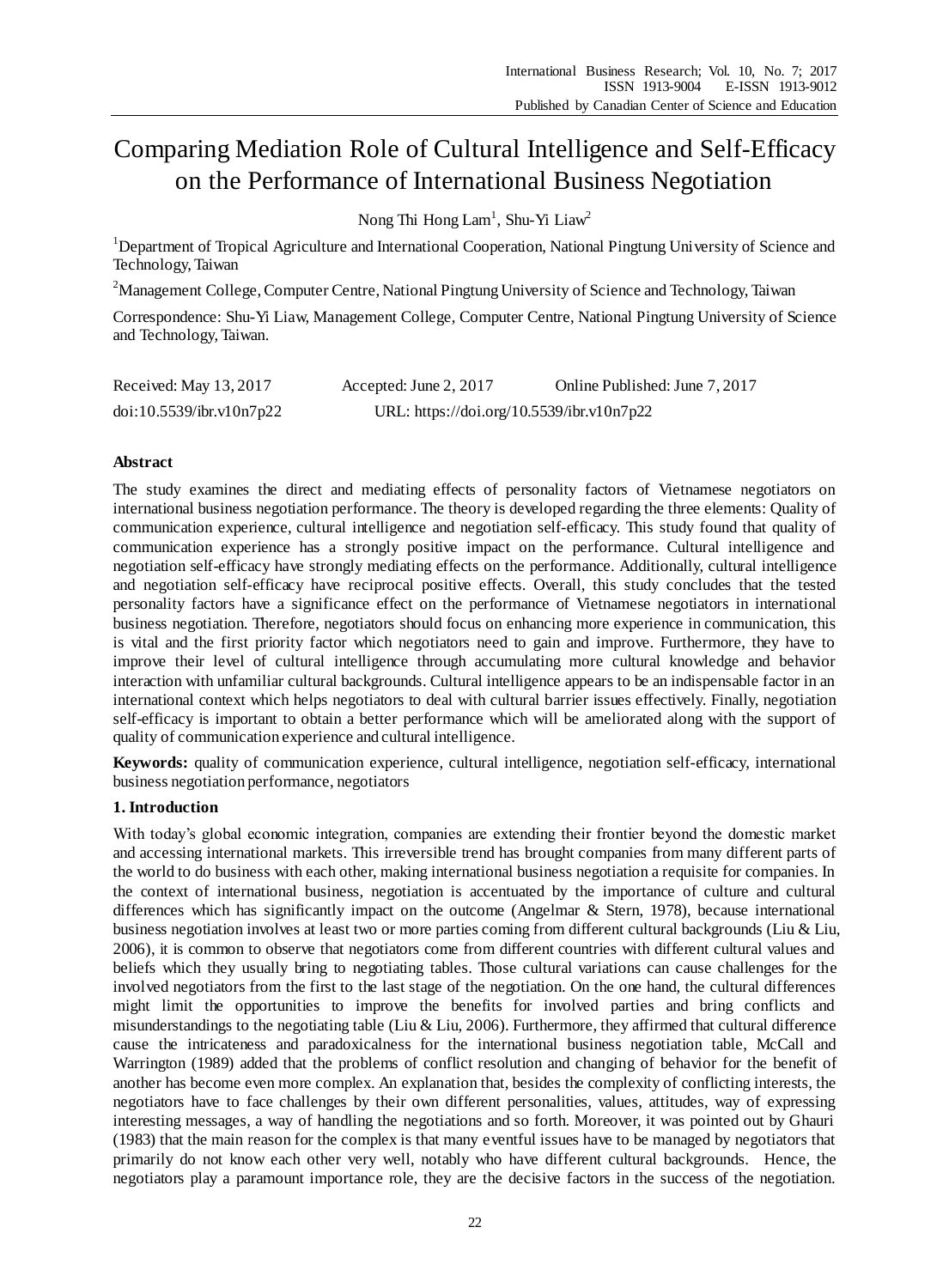Particularly, the personality factors of the negotiators have profound effects on their performance, because they will influence the negotiation performance by their own experiences, confidence and skills in intercultural context (Ghauri & Usunier, 2003).

Increased awareness of the personality factors which has significantly impacted on negotiators' performance in international business negotiation context allows negotiators to develop and improve their strengths and capabilities, predispose negotiators for successful performance and work globally in the intercultural context. Furthermore, awareness of personality factors reveals as to what characteristics of negotiators can be selected and trained upon in order to maximize the chances of reaching the optimal agreements in negotiation that traverse cultural borders. In this paper, three personal elements are explored: Quality of communication experience, cultural intelligence and negotiation self-efficacy, moreover, their reciprocal relationship is also examined.

There has been a growth in researches focused on international negotiation in recent years and there are many books written to guide negotiators around the world on "how to negotiate with…" which attempt to provide universal tactics regarding negotiation. "To step into another culture needs knowledge about that culture, but evens more it needs ability to think and feel from that cultural perspective" (Wenzlaff, 2008). There is still a gap in the literature regarding on negotiators' characteristics, especially how quality of communication experience impacts on international business negotiation performance with the mediation effects of cultural intelligence and negotiation self-efficacy. Furthermore, existing research on negotiation mostly focus on developed countries, there are exhaustive studies on personal negotiators and international business negotiation for developing countries, especially Vietnam. Therefore, this study addressed the gap in terms of figuring out the profile of Vietnamese negotiators and how the differences in their profile impacts on their performance in international negotiation, investigating on how quality of communication experience, cultural intelligence and negotiation self-efficacy effects on negotiators' performance as well as their mutually effect relationship at a point. A convergence of three personality factors has been set up in a series multiple mediation model which have not been developed in the previous research.

# **2. Literature Review**

## *2.1 International Business Negotiation Performance*

International business negotiation is "unique", fundamentally falling into two categories: Stage models of the negotiation process and behavior motivated by cultural concerns (Fayerweather and Kapoor's, 1976), and broad international frameworks or schemata. The process model for all cultures keys on the purpose and nature of negotiators' successive interaction (Graham, 1987), which includes four phases of non-task sounding; task related information exchange, persuasion, and concession and agreement. For the broad international frameworks, Fayerweather and Kapoor (1976) underscore the "wide variety of environments" in international business. This framework includes: the negotiation situation, functional areas, four Cs (common interests, conflicting interests, compromise, and criteria for undertaking negotiation), the environment (political, economic, social and cultural system) and the perspective (that is the broad factors like the previous negotiation experiences which influence the negotiation at hand). A conceptual paradigm of international business negotiation have been set by Tung (1988), hence the paradigm comprises of the negotiation context, negotiators' characteristics, strategic selections and process, and the negotiation outcome. Eventually, McCall and Warrington (1989) has studied and described the international or intercultural business negotiations from an interaction perspective as they offer the notion that the whole conceptual base of problem-solving, conflict resolution, change agent and decision-making skills within the international business interaction should be considered through the negotiation function. By using the idea of negotiation and the interpersonal interaction, it is feasible to conceptualize the output of marketing planning in the international markets in terms of mutual agreements that have to be negotiated. Finally, a theoretical contribution of various domains such as social psychology, social anthropology, sociology, political science and business administration can be traced. Those different disciplines have been developed in order to describe a negotiating model. The model can be explained as follows: International business negotiation is a complexity task, then in this situation each evolved parties always hope about a success negotiation, that is negotiation outcome. A negotiation outcome is the result of the interaction with the partners (Thompson, 1990). Usunier (1996) identified five outcome orientations that vary among different cultures, these include partnership, contract, profit, winning and the time expectations of the negotiation, and the outcome is evaluated by negotiation performance, usually based on a continuum of success to failure.

*2.2 The Quality of Communication Experience Impacts on the International Business Negotiations Performance*

In the context of international negotiation, the ability to communicate effectively across culture is critical. All of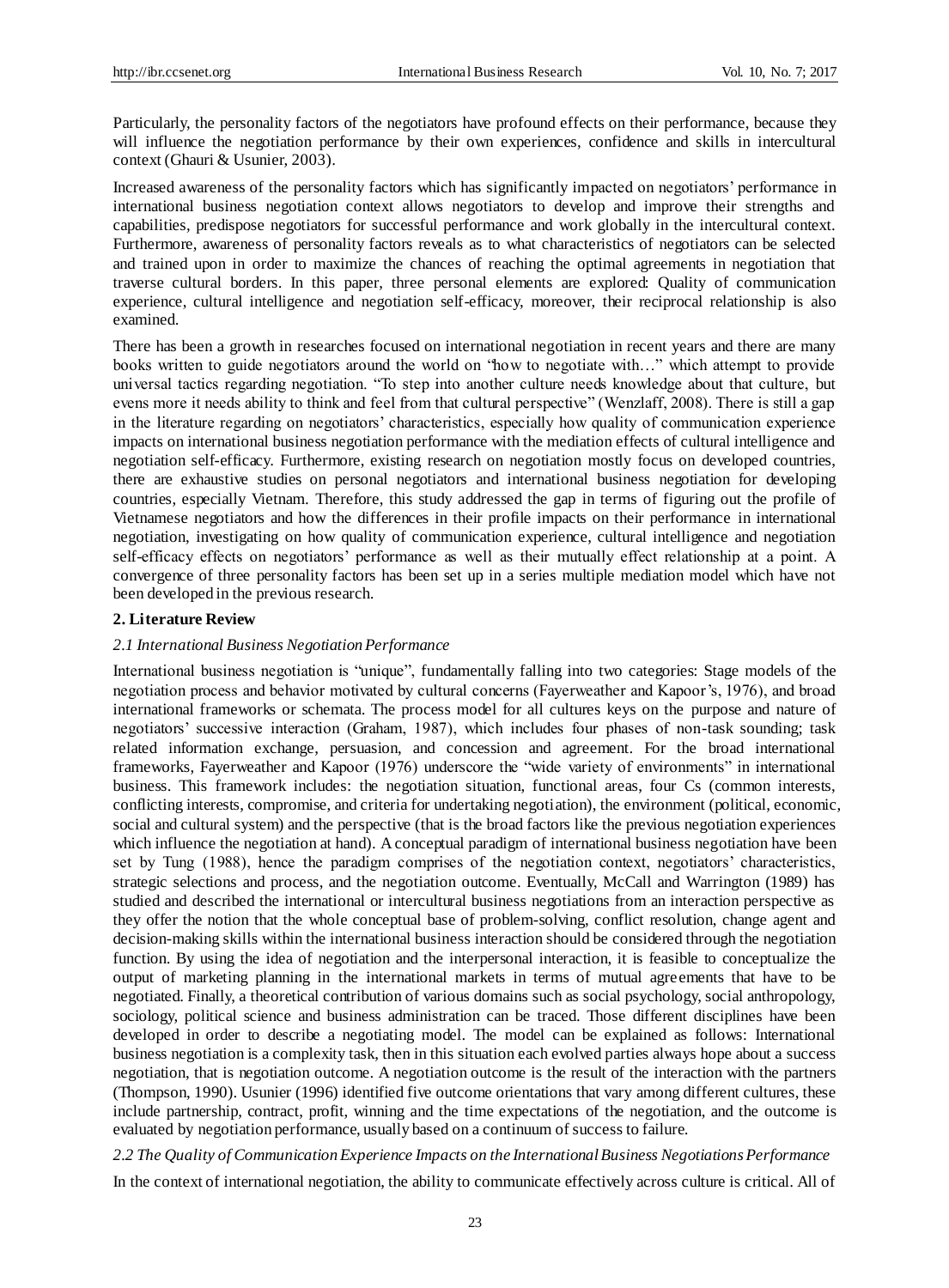the information sharing, emotional expressing or conflicts dealing will be tackled by communication process. Liu et al. (2010) has proposed an important personality factor which influences negotiation that is quality of communication experience (QCE). QCE is defined as a multi-dimensional construct which consists of three elements: clarity, responsiveness, and comfort that the individual experiences during social interaction. First, clarity is the level of understanding of the meaning being communicated and will reflect on the cognitive aspect of the communication experience. Second, responsiveness refers to the behavioral aspect of the communication experience and it indicates the norm of coordination and reciprocity of an individual experiencing an interpersonal interaction. They further explained that the coordination and reciprocity present the synchronization of speech pattern, respond to the inquiring of information and explicit empathy to the other parties' emotions. Therefore, responsiveness in interaction is essential for all sides at the negotiating table to avoid unfulfilled expectations as well as conflicts among negotiators' communication. Thirdly, comfort is the condition of positive affect of ease and pleasantness when interacting with each other. Therefore the comfort experienced by communicators reflects the affective aspect of communication. QCE construct is particularly salient and it plays a significant role in intercultural interaction, international business negotiation is in there (Liu et al., 2010). In that, the high degree of clarity that negotiators interpret through the information exchange leads to better economic outcomes (Adair et al, 2004; Pruitt, 1981). Adair et al. (2001) explained that with a high level of clarity, negotiators will be more understanding about the other parties' position, interests, preferences, priorities, resources and capabilities. These help negotiators to find out the optimal option, set up the general ground with other parties, coming up with an integrative solution which achieves their economic outcome. The research of Weingart et al. (1990) and Weingart et al. (1993) have indicated that when negotiators are responsive to each other, they are more likely to achieve better economic outcomes and be more satisfied with the negotiation. Furthermore, with responsiveness to each other, the trust is built through the cooperation among parties would enhance their satisfaction with the negotiation. Finally, Adair et al. (2004) also pointed out that high comfort level to be experienced during negotiation influences the economic gain. With comfort, the comfortable atmosphere surrounding the negotiation is created, giving the negotiators more motivation to carry out their task. Consequently, with a high level of QCE, negotiators will achieve better performance in international business negotiation.

*Hypothesis (H<sup>1</sup> ): Quality of communication experience has a positive impact on the international business negotiations performance.* 

#### *2.3 The Mediating Role of Cultural Intelligence*

Cultural intelligence (CQ) is an individual's capacity to function and manage effectively in culturally diverse settings (Early & Ang, 2003). This concept has become an important orientation in the context of global organizations with increasingly diverse workforce as well as work settings.

Ang and Dyne (2008) have proposed CQ as a mediator of the relationship between distal individual characteristic (such as personality traits, worldviews, demographic and biographical differences) and intercultural effectiveness. A list of research which prove CQ as a strong mediator in intercultural performance are: Ward and Fischer (2008) whose about international exchange students in New Zealand has shown that CQ is mediator between personality traits (cultural empathy, open-mindedness) and flexible general adjustment. Dyne et al. (2008) who indicated that CQ mediates the effects of international experience on international leadership potential of cultural diverse participants of an executive development program (Ang et al., 2015). In this study, we apply mediator CQ and propose that it has a mediation effect between QCE and performance of international business negotiation. CQ is learning capability through cross cultural interactions (Nguyen et al., 2009), so from repeated international negotiation and experience in cross cultural interaction, negotiators gain more and more knowledge of culture and they know how to interact appropriately in unfamiliar cultures. Therefore, we propose the hypothesis as following:

# *Hypothesis (H<sup>2</sup> ): Cultural intelligence is a mediator of the relationship between quality of communication experience and international business negotiation performance.*

#### *2.4 The Mediating Role of Negotiation Self-efficacy*

Negotiation self-efficacy (NS) is developed by O'Connor and Arnold (2001) as it refers to one's confidence in his or her ability to perform successfully in the task of negotiation. This concept has become one of the most important factors in negotiation. It is especially essential for negotiators to drive the negotiation to a success. Locke et al. (1984) have pointed out that individuals with low self-efficacy choose lower goals, meanwhile goals level definitely influence the negotiation performance (Huber & Neale, 1987). And the evidence has indicated that low self-efficacy individuals tend to have less persistence when they encounter set-backs and easily to give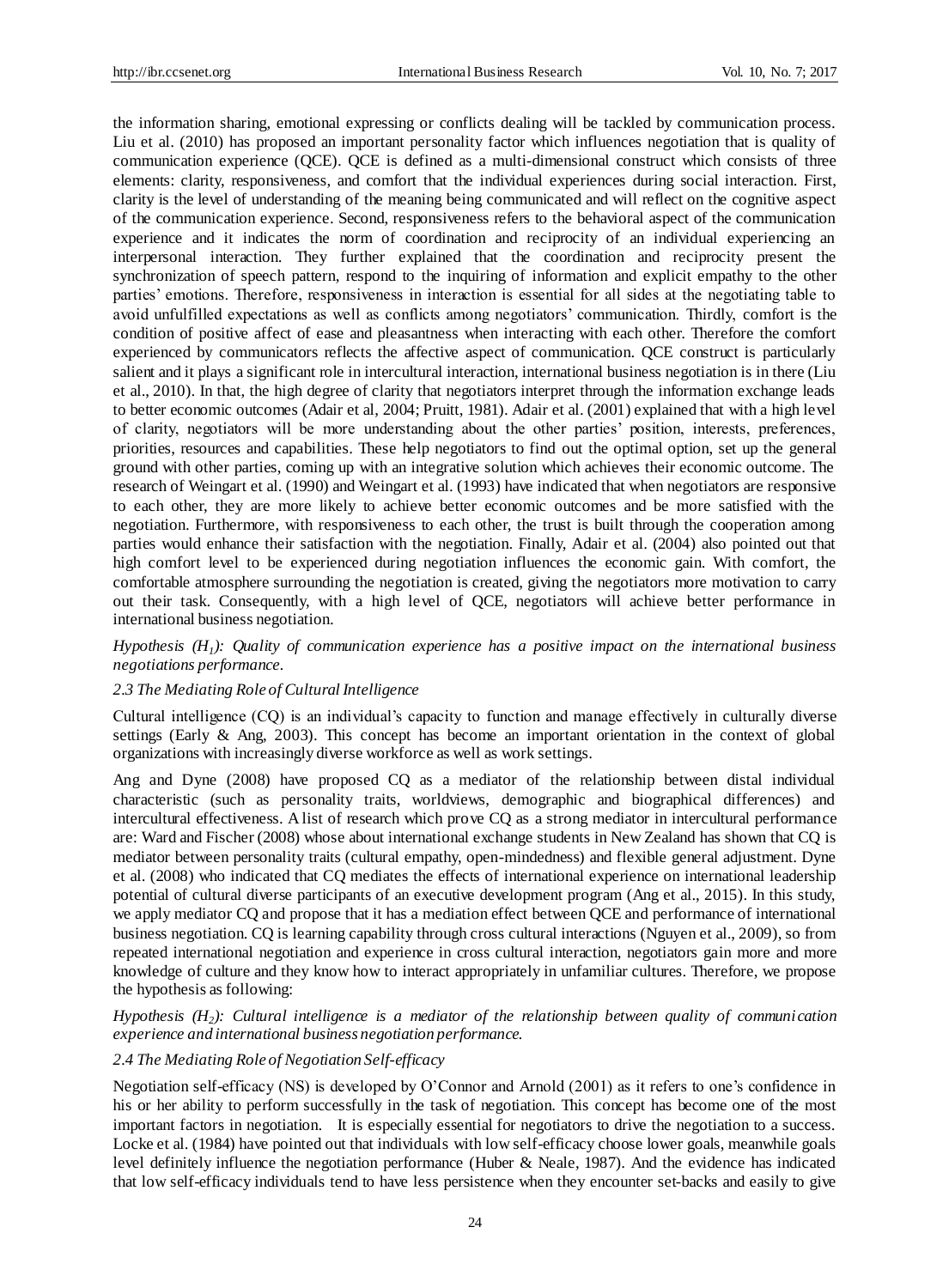up or stop their efforts prematurely (Miles & Maurer, 2012). Those behaviors are highly essentials for negotiation. Liu et al. (2010) has found that QCE has positively impact on NS. In the context of international business negotiation, negotiators are very easy to be nervous, frustrated or unable to interpret the information as well as lost their ability to express their preferences or priorities to other parties. This can cause anxiety and uncertainty for negotiators. Stephan and Stephan (1995) had pointed out that anxiety causes the feeling uneasy or apprehensive about what might happen, in that uncertainty entails the inability to interpret, predict or explain the other side's feelings, attitudes and behavior (Berger & Calabrese, 1975). This directly impact the communication experience (Gudykunst, 1995). Eventually, when the anxiety is high, people tend to fall back to simplistic information processing such as stereotypes, and the high uncertainty makes people not confident enough to dealing with other side's expressions in term of feelings, attitudes, and behavior. This makes negotiators less confident about themselves. Then, with high uncertainty and anxiety in international negotiation, negotiators may drive the communication to a failure because of misinterpretation and misunderstanding. Adair et al. (2001) also stated that negotiators, who had experienced the intercultural interaction, will be more confident especially when their degree of clarity is high, and the comfort appears among the parties. Hence, their confident is increased, and as O'Connor and Anold (2001) have found out that with a high level of NS, negotiators are able to perform the negotiation task better and gain successful performance. A hypothesis is as following:

*Hypothesis (H<sup>3</sup> ): Negotiation self-efficacy is a mediator of the relationship between quality of communication experience and international business negotiation performance.*

Earley (2002) argued that individuals have a high level of cultural intelligence will be more confident of their knowledge and capabilities to dealing with cultural barriers smoothly as well as perform their negotiation task with their international encounters successfully. CQ has appeared to become an efficient mediator (Ang et al., 2015). As the theories indicates that CQ has mediation effects between inborn basic processes such as personality, cognitive ability and a number of dimensions performance (Oolders et al., 2008). CQ is proposed to have an influence on NS of a negotiator and it can lead to a better performance. Because, with sufficient knowledge about other parties' cultural and the system of culturally specific, negotiators can adapt to the unfamiliar cultural backgrounds intimately and effectively. This creates a better feeling for negotiators during the interaction, and it makes negotiators more confident to perform the reactions and behaviors well which satisfied other parties.

Furthermore, based on the above discussion, we have indicated that QCE of negotiators experiencing during the previous negotiation will increase the level of CQ of negotiators. Because through repetition times of participating in international business negotiation, negotiators will gain more knowledge about culture, furthermore, they feel more comfort with the negotiation and especially they are very clear about the expressing appropriate behaviors to adapt effectively to parties' culture. This creates a friendly negotiation atmosphere and leads to a better performance of negotiators. Briefly, a high level of QCE will drag up the level of CQ, then increases the level of NS and finally leads to a high performance. This study proposes hypothesis  $H_4$  below:

*Hypothesis (H<sup>4</sup> ): Cultural intelligence has a positive impact on negotiation self-efficacy, which leads to greater performance of international business negotiation.*



25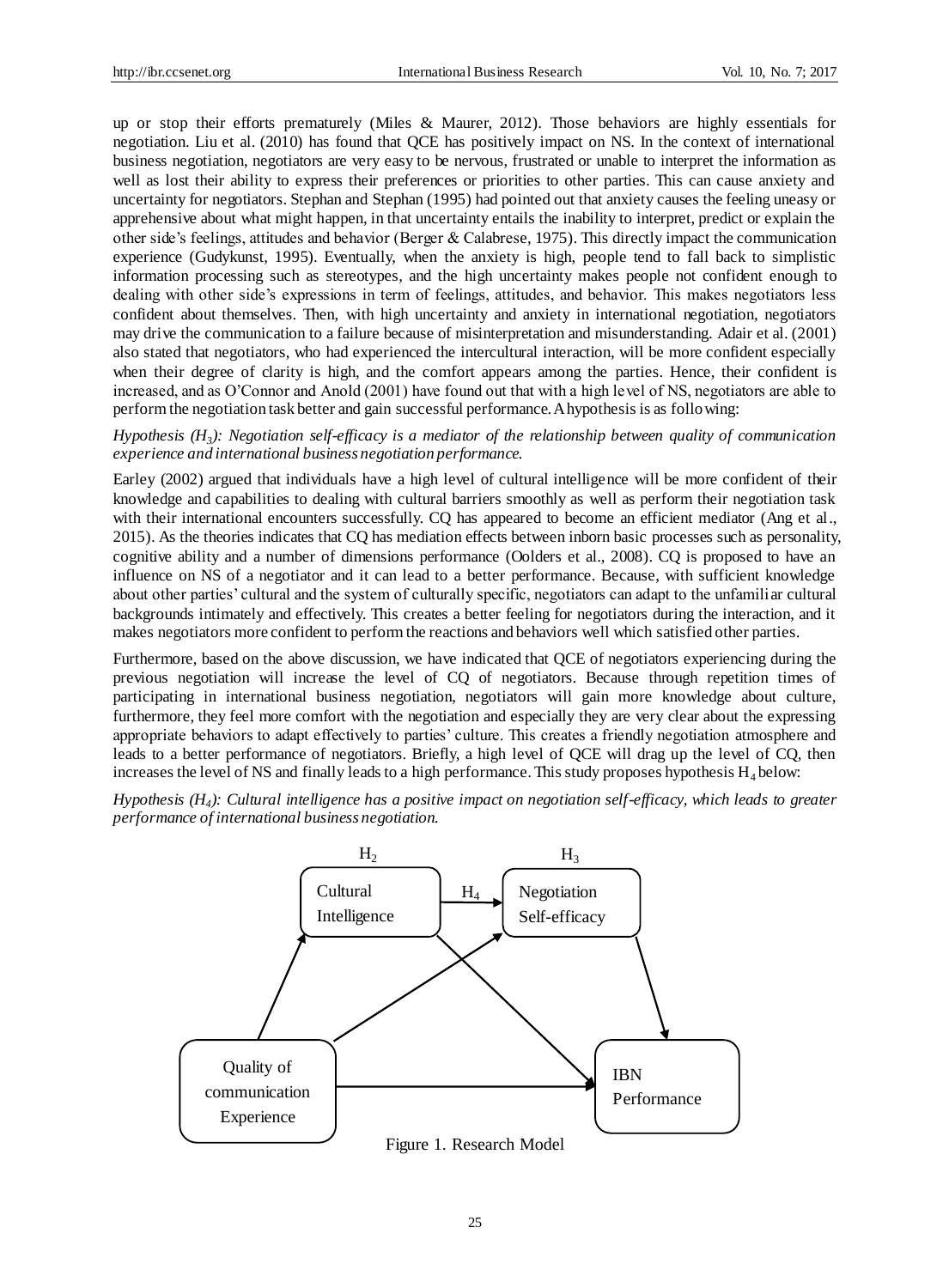#### **3. Methodology**

This study was designed as an experimental research which applies questionnaires as an instrument to collect data from 188 respondents in the two important areas in Vietnam – The key economic Zone North and South in Vietnam. The collected data were analyzed by descriptive, one-way ANOVA and path analysis methods. The Sobel test is an approximate significance test for the indirect effect, involving the computed ratio of path coefficient of mediation path to its estimated standard error (Preacher and Hayes, 2008). SPSS and AMOS version 22 were used for analysis procedure.

#### *3.1 Measurement*

There are four variables in the study. First, performance of international business negotiation is the dependent variable in the model. The performance in negotiation refers to the outcome of the negotiation in terms of partnership, profit, contract, winning and time orientation which vary among cultural differences, usually based on a continuum of success to failure (Usunier, 1996). The performance in negotiation is important and is influenced by various factors. In this study, the performance of international business negotiation is used as a measure of negotiators' personal performance the negotiating in an international context through three factors: quality of communication experience, cultural intelligence and negotiation self-efficacy. Second, quality of communication experience is the independent variable in the model which is a vital element for the negotiator in dealing with the exchange information, preferences, priorities, emotions, conflicts and attitudes during the negotiation. QCE tests the clarity, responsiveness and comfort of negotiators during the international negotiation process. Third, cultural intelligence is played as a mediator in the model of this study. CQ measures the cognitive, behavioral and motivational of negotiators in the intercultural context. Specifically, how one understands other parties' culture, how one can manage and adapt effectively to the diverse cultural situation. Finally, negotiation self-efficacy refers to the confidence of an individual in doing the negotiation task is a needed and essential factor of any negotiator. NS plays as a mediator in the model; it tests the level of confidence of the negotiator in doing the task of negotiation in the international context.

#### *3.2 Questionnaire Design*

This study used closed-ended questionnaires with multiple choice questions. The questionnaire consists of two sections: section 1 – Respondents' personal information and section 2 – main questions. Section one: Including 6 items about the detailed information of the respondent's profile such as gender, age, current position, living region, and type of industry and the time of taking part in international business negotiation. Section two: The main content pertains to negotiators characteristics which are divided into four sections that are: Negotiation self-efficacy consists of 5 items, quality of communication experience involves 6 items, cultural intelligence includes 16 items and international business negotiation performance comprises 9 items, overall 36 items. Those items was measured by  $7$  – point Likert scale (1 = strongly disagree,  $7$  = strongly agree) with higher score indicating the higher level of NS, QCE, CQ and performance. (Detailed measurement is shown in appendix).

#### *3.3 Respondents*

The study was conducted in Vietnam and focusing on two key economic zones: First, the key economic zone in North Vietnam, this zone involves the provinces of Northern Delta and Northeast regions. Second, the key economic zones in South Vietnam, it is also known as Southeast region (ASEAN, 2012). These two key economic regions are the dynamic economic centers and importance economic engines of this country. Similar to many other Asia countries, Vietnam's culture is high context culture, so one of the features of this context culture is that Vietnamese people pay attention in determining social status (Brett et al., 1998). Then people from this cultural tend to send a high social status as a representative to take part in an important event, especially international business negotiation. Therefore, the target sample of this study is in a high social status.

As this study applied the path analysis, so the sample size in this study was based on the research of Kline (2005) which has guided that a desirable goal is to have the ratio of the number of cases to the number of free parameters be 20:1 or a 10:1 ratio. This study requires minimum 140 respondents. The questionnaire was delivered to respondents by email, through companies and directly contact to the respondents. Twelve invalid responses were deleted and the data was analyzed with a total of 176 responses (88 responses in North and South individually).

#### **4. Results and Discussion**

Cronbach's  $\alpha$  values were calculated to test the internal consistency of the indicators above 0.9 which are higher than recommended value 0.70 (Hair, 2010). Therefore, all constructs were internally consistent and reliability.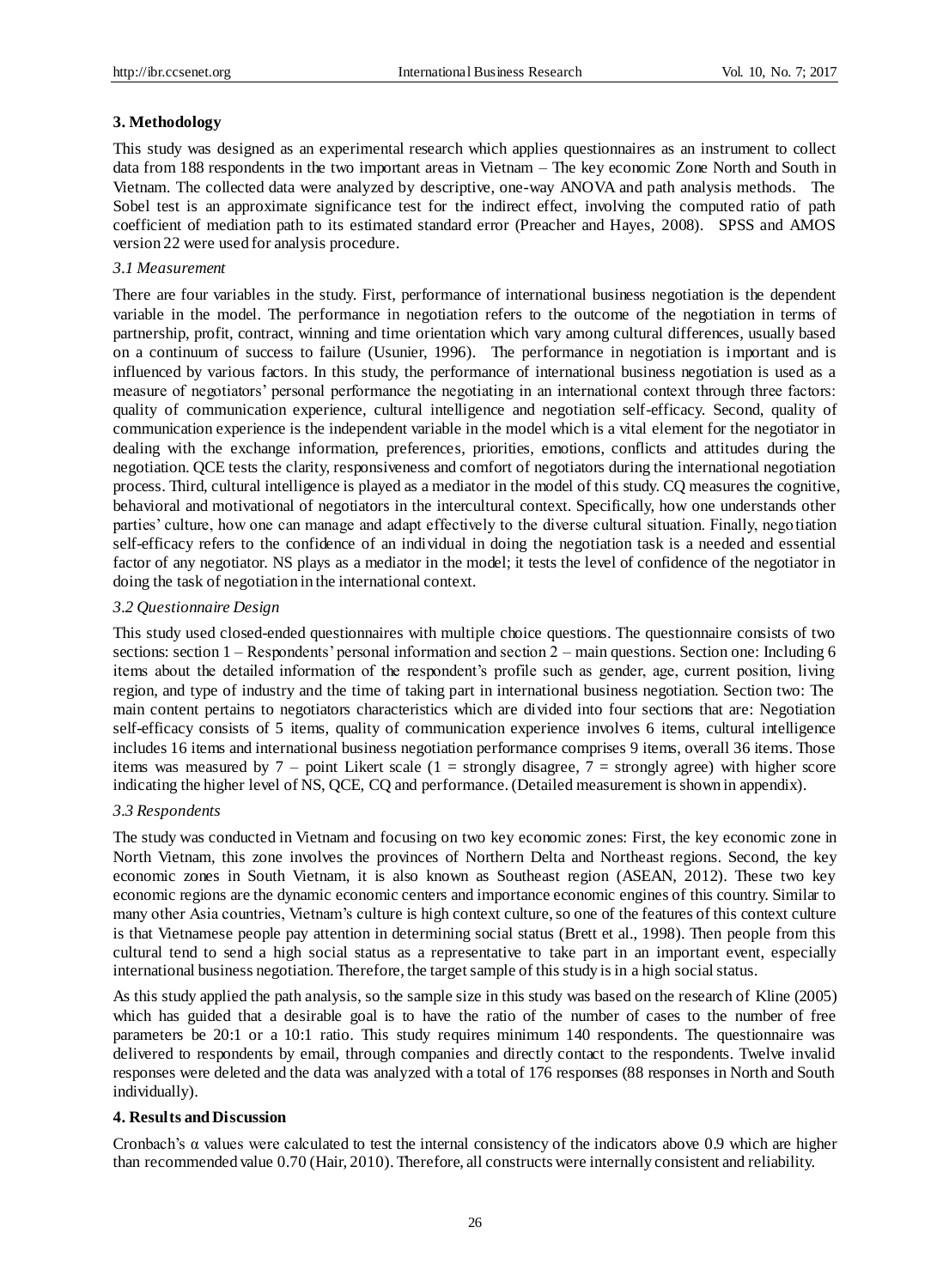## *4.1 Descriptive Analysis*

Generally, most of the Vietnamese negotiators are young (under 30 years old), the majority of them are working in the field of higher education (34.1%). Regarding their experience in international business negotiation, the result showed that Vietnamese negotiators are still less of experienced, the statistic indicated that most of them had from 1 to 3 times negotiating with Eastern and Western parties. It can be explained that because most Vietnamese negotiators in this study are of a young age, they have just embarked on their career.

## *4.2 Respondents' Profile Impacts on Performance of International Business Negotiation*

An overview of the impact of respondents' profile on international business negotiation performance has been presented in Table 1. Gender and living area between North or South of Vietnamese negotiators do not have any significance effect on their performance in international business negotiation. Meanwhile, their age and their time of participating in negotiation play a strong impact on their performance. Specifically, the more senior they are, the better performance they achieve, in this study, we found that group of 41-60 years old did the best in international business negotiation  $(M = 6.02)$ . Next, the more experiences they had, the better performance they attain. This is easy to understand when they have experienced, they are more clearly about what they need to do, how to respond, how to perform effectively.

| Variables |                       | M    | <b>SD</b> | F     |         | Post Hoc tests |
|-----------|-----------------------|------|-----------|-------|---------|----------------|
| Gender    | $(1)$ Female          | 5.79 | 0.98      | 0.88  | 0.35    |                |
|           | $(2)$ Male            | 5.72 | 0.97      |       |         |                |
|           | $(1)$ Under 30        | 5.27 | 1.05      |       |         |                |
| Ages      | $(2)$ 31 $-40$        | 5.94 | 0.78      | 12.98 | $0.00*$ | (1) < (2,3)    |
|           | $(3)$ 41 – 60         | 6.02 | 0.76      |       |         |                |
| Areas     | $(1)$ North           | 5.69 | 1.02      | 0.59  | 0.45    |                |
|           | $(2)$ South           | 5.59 | 0.93      |       |         |                |
|           | $(1)$ 1 – 3 times     | 5.31 | 1.02      |       |         |                |
| Times     | $(2)$ 4 – 7 times     | 5.91 | 0.87      | 11.18 | $0.00*$ | (1) < (2,3)    |
|           | (3) More than 8 times | 6.06 | 0.66      |       |         |                |

*Note: \*p < 0.05*

This finding indicates that along with Vietnamese negotiators' seniority, they gained more experiences in work as well as full knowledge and professional capability which can help them in dealing with counterparts. Furthermore, their experiences in coordination with other parties combine with their skills have a strongly positive effect when they come to an international business negotiation. Additionally, with more international experiences (more than 8 times) negotiators have the ability to translate their multicultural skills into knowledge in order to be more effective in the outcome. Therefore they definitely achieve great performance.

#### *4.3 Path Analysis*

An overview of correlations between independent variables is provided in Table 2. Generally, the correlations among variables are moderately positive  $(r > 0.6)$  (Gerber & Kristin, 2005). This result indicated that with moderately correlation relationship among the variables, those variables are good to continue for hypotheses analysis.

#### Table 2. Correlation Matrix

|                                                                                                                                                     | NS        | OCE       |           |  |
|-----------------------------------------------------------------------------------------------------------------------------------------------------|-----------|-----------|-----------|--|
| Negotiation Self-efficacy (NS)                                                                                                                      |           |           |           |  |
| Quality of Communication Experience (QCE)                                                                                                           | $0.786**$ |           |           |  |
| Cultural Intelligence (CQ)                                                                                                                          | $0.675**$ | $0.661**$ |           |  |
| Overall Performance (P)                                                                                                                             | $0.665**$ | $0.683**$ | $0.708**$ |  |
| $\mathbf{M}$ is $\mathbf{A} \mathbf{A}$ in $\mathbf{A} \mathbf{A}$ in $\mathbf{A} \mathbf{A}$ in $\mathbf{A} \mathbf{A}$ in $\mathbf{A} \mathbf{A}$ |           |           |           |  |

*Note: \* p<0.05, \*\* p<0.01, \*\*\*p<0.001*

## 4.3.1 The Direct Effect of Quality of Communication Experience on Performance

In the initial hypothesis, this proposed that quality of communication experience has strongly positive impact on the performance of negotiators in international business negotiation. Figure 2 showed that QCE has total effect on performance (c =  $0.65$ , t =  $12.35***$ ), when adding the mediators (Figure 3), QCE decreases its effect on performance (c' = 0.28, t = 3.43\*\*\*), but it still maintains the positively and significantly impacts on international business negotiation performance, so hypothesis  $H_1$  is supported by this research.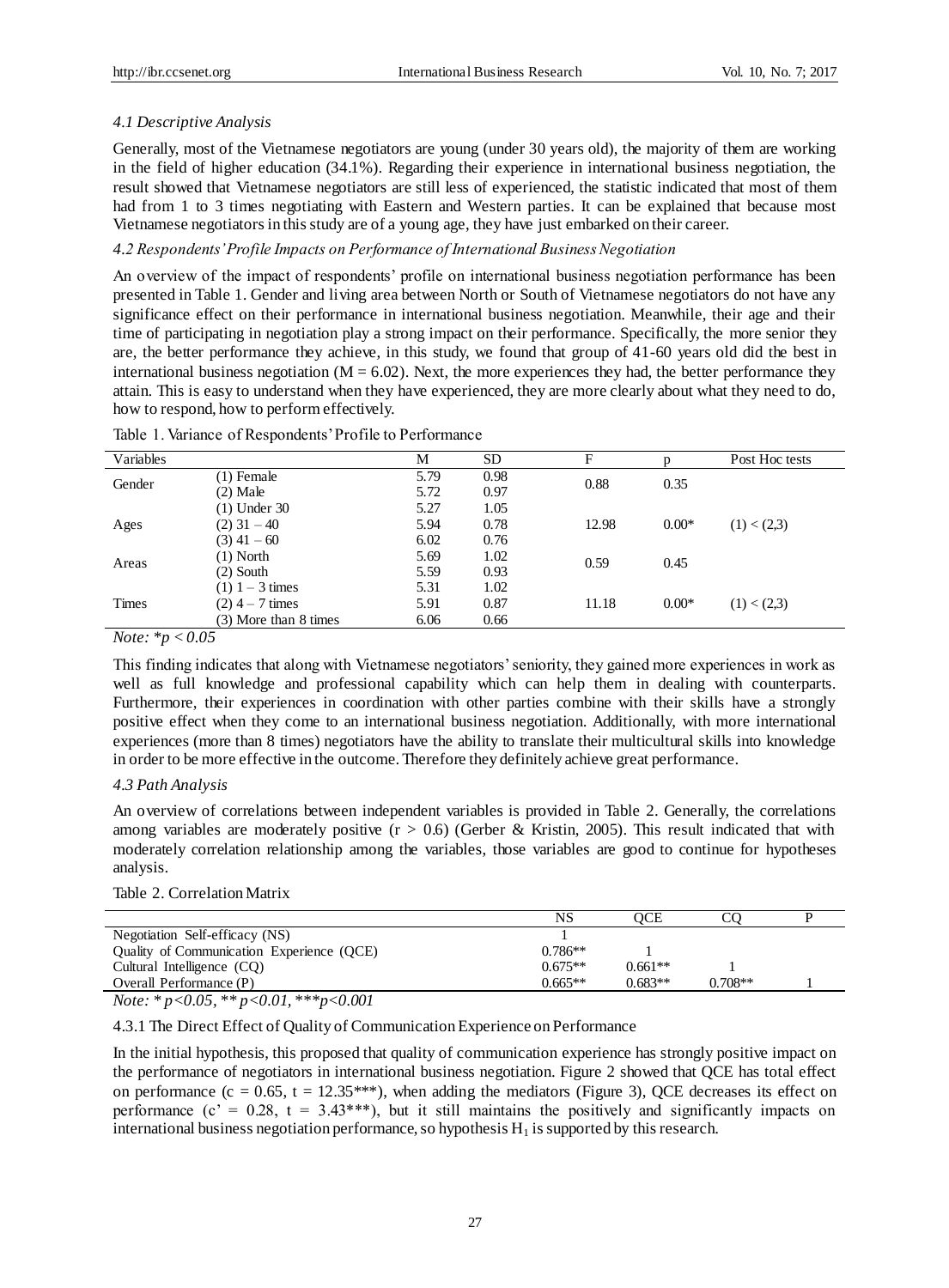

Figure 2. The result of direct effect

The QCE is a very important factor for negotiators in determining the success in the intercultural negotiation context. So, it suggests that negotiators should gain more experience and skill in communication, as it is emphasized by Lewicki, Minton and Saunders (2000) that "communication is the heart of negotiation" which has expressed the role of good communication in the negotiation context. Because, communication is the essential tool for sharing the information, expressing the priorities and preferences, showing the emotional and attitudes, and resolving the conflict during the negotiation. Therefore, improving the communication experience is essential and enhances a good quality in communication experience through enriching the cognitive knowledge to be more clarify, express the responsibility and maintain the comforting environment in international negotiation is very necessary for each of negotiator.

4.3.2 Multiple Mediation of Cultural Intelligence and Negotiation Self-efficacy

The results are mixed with regard to the indirect effects of cultural intelligence and negotiation self-efficacy on the performance.



Figure 3. The results of mediation model

| Table 3. Sobel Test of Indirect Effects |  |
|-----------------------------------------|--|
|-----------------------------------------|--|

| Path                                               | Coefficient | Se                         | Coefficient  |                            | Sobel - $z$ |
|----------------------------------------------------|-------------|----------------------------|--------------|----------------------------|-------------|
| $OCE \rightarrow CO \rightarrow P (Ind1)$          | $0.66(a_1)$ | $0.05$ (Sea <sub>1</sub> ) | $0.41(b_1)$  | $0.74$ (Sea <sub>2</sub> ) | $5.29**$    |
| $OCE \rightarrow NS \rightarrow P(Ind2)$           | $0.60(a_2)$ | $0.07$ (Sea <sub>2</sub> ) | $0.17~(b_2)$ | $0.07$ (Se $(b_2)$ )       | $2.01*$     |
| $N_{0}$ ta: * p < 0.05 * * p < 0.01 * * * p < 0.01 |             |                            |              |                            |             |

*Note: \* p<0.05, \*\* p<0.01, \*\*\*p<0.001*

The Sobel test was done to assure that CQ has mediation effects in the model, the result yielded as  $z = 5.29**$ , indicated that H<sub>2</sub> was supported. It also can be seen in the Figure 3 that CQ has  $R^2 = 0.44$ . It means CQ has influence with strength prediction of the overall the model is 44.0%. This result implies that the great performance can be achieved through a high level of cultural intelligence. To meet the negotiation expectations and becoming effective negotiators in global context, each individual must be enrich the cross-cultural competencies. Vietnam as a high-context culture background, it hard for Vietnamese negotiators to respond effectively to parties that come from the low-context cultural background if they do not have sufficiently knowledge and practice for the reaction. Therefore, in the international negotiation context, not only understanding about other cultures, but the negotiators also needs to be able to act in accordance with that culture. It suggests that gaining knowledge about culture and getting familiar with other cultures in order to respond appropriately are of paramount importance for international negotiators. And then, a high level of cultural intelligence will help negotiators to deal with the aforementioned problems effectively and bringing the good impression and satisfaction for their counterparts.

Regarding H<sub>3</sub>, the Sobel test was also obtained which produced  $z = 2.01^*$ , indicated that H<sub>3</sub> was supported. Additionally, NS has  $R^2 = 0.66$  (Figure 3). This means that NS has influence with strength prediction of the overall the model is 66.0%. NS has not been examined as a mediator in the previous research. Therefore, this study has found out a new mediator which has mediation effect in intercultural context. The finding means that the performance of negotiators can be improved through the high level of negotiation self-efficacy.

The path QCE $\rightarrow$ CQ $\rightarrow$ NS $\rightarrow$ P are significant, hypothesis H<sub>4</sub> was supported. This result illustrates a good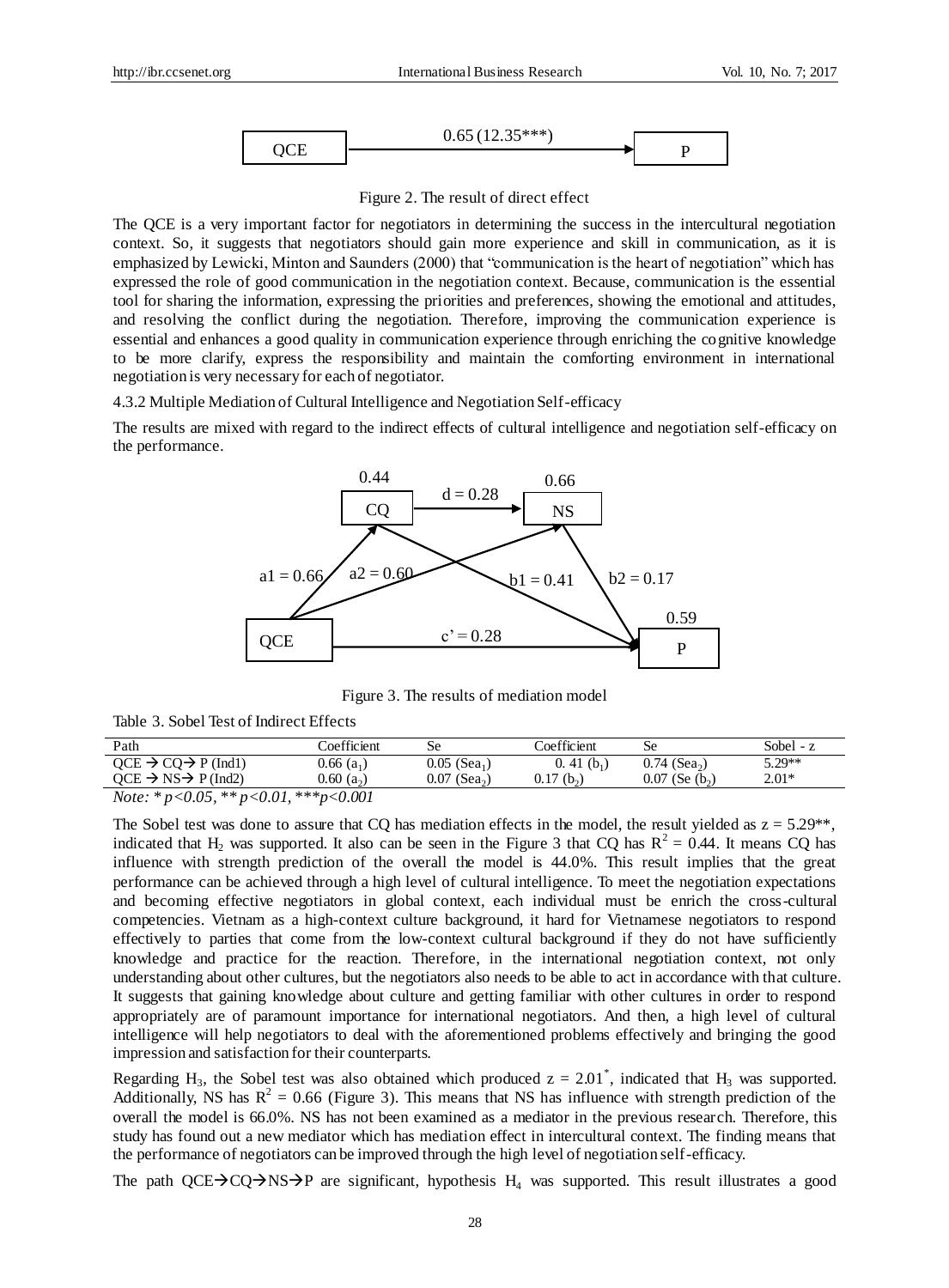relationship between QCE and performance of international business negotiation through the two mediators CQ and NS. With a high QCE, the level of CQ of negotiators will be increased positively and then CQ will intensify the level of NS, and finally, the great performance will be made. This finding also suggests that, along with a good QCE which a negotiator has gained, they should enrich their CQ and practice their Self-efficacy in Negotiation. The higher cultural intelligence and negotiation self-efficacy, the greater performance will be achieved. And then, for the final dependent construct performance has  $R^2$  values of 0.59 (Figure 3). It indicates that the mediating variables (CQ and NS) have influence with strength prediction of the overall the model is 59.0%, meanwhile 41.0% (Vietnamese negotiators) influenced by other factors or variables which not available in the model such as language ability, personality skills and working experiences.

#### 4.3.3 The Comparison of Indirect Effects

|  |  |  | Table 4. Paths Comparison of Indirect Effects |  |
|--|--|--|-----------------------------------------------|--|
|--|--|--|-----------------------------------------------|--|

| Mediator                                                              |                                                   | Product of Coefficients |          | <b>B</b> ootstrapping |                           |          |                       |
|-----------------------------------------------------------------------|---------------------------------------------------|-------------------------|----------|-----------------------|---------------------------|----------|-----------------------|
|                                                                       | Point Estimate                                    |                         |          |                       | Percentile 95% CI         |          | Bias Corrected 95% CI |
|                                                                       |                                                   | <b>SE</b>               | z        | Lower                 | Upper                     | Lower    | Upper                 |
| Indirect                                                              |                                                   |                         |          |                       |                           |          |                       |
| Ind1                                                                  | 0.256                                             | 0.057                   | 4.491    | 0.168                 | 0.356                     | 0.162    | 0.359                 |
| Ind <sub>2</sub>                                                      | 0.029                                             | 0.014                   | 2.071    | 0.001                 | 0.053                     | 0.009    | 0.060                 |
| Ind <sub>3</sub>                                                      | 0.097                                             | 0.049                   | 1.979    | 0.001                 | 0.203                     | 0.004    | 0.213                 |
| <b>TOTAL</b>                                                          | 0.382                                             | 0.081                   | 4.716    | 0.260                 | 0.513                     | 0.267    | 0.535                 |
| Indirect effect contrast                                              |                                                   |                         |          |                       |                           |          |                       |
| Ind1 vs Ind2                                                          | 0.227                                             | 0.063                   | 3.603    | 0.134                 | 0.343                     | 0.118    | 0.332                 |
| Ind1 vs Ind 3                                                         | 0.159                                             | 0.080                   | 1.987    | 0.009                 | 0.317                     | 0.002    | 0.317                 |
| Ind <sub>2</sub> vs Ind <sub>3</sub>                                  | $-0.068$                                          | 0.032                   | $-2.125$ | $-0.171$              | $-0.001$                  | $-0.179$ | $-0.002$              |
| <i>Note:</i> Ind $1 = QCE$<br>CO.<br>$\rightarrow$ P<br>$\rightarrow$ |                                                   |                         |          |                       | 1.000 bootstrap samples   |          |                       |
| $Ind2 = OCE$                                                          | $\rightarrow$ CO $\rightarrow$ NS $\rightarrow$ P |                         |          |                       | <b>BC:</b> Bias Corrected |          |                       |

 $Ind3 = OCE \rightarrow NS \rightarrow P$ 

Briefly, all of the indirect effect of communication experience and performance through cultural intelligence and negotiation self-efficacy as well as through two mediators simultaneously are significant because no zero is contained in the intervals in percentile 95% CI or Bias Corrected 95% CI method. To see the difference among indirect effects, we look at "indirect effect contrast" in the Table 4. Based on the result of Ind1 vs Ind2, we can claim that Ind1 do the stronger mediation effect of quality of communication experience on performance than ind2 (of 0.134 to 0.343, BC 95% CI of 0.118 to 0.332). Second, between Ind1 and Ind3, the result from Percentile 95% CI shows 0.009 to 0.317 and BC 95% CI is 0.002 to 0.317 which means that Ind 1 has greater mediation effect than Ind3. Third, the comparison of the pair Ind2 and Ind3 yields as: Percentile 95% CI is -0.171 to -0.001 and BC 95% CI is -0.179 to -0.002, it reflects that Ind2 has weaker mediation effect than Ind3. Finally, we have the comparison of the three indirect effects as:  $\text{Ind}$  >  $\text{Ind}$ 3 >  $\text{Ind}$ 2. This result indicates that: Firstly, cultural intelligence plays an important and strongest mediation effect on the relationship of quality of communication experience and performance. In the international context, high level of cultural intelligence appears as very important factor for each individual, therefore improve and enhance rich knowledge about culture of other countries are extremely essential. High level of cultural intelligence helps negotiators understand the norms, values, behaviors, habits and customs and translate that knowledge into appropriate attitude and respond which might satisfy and impressive partner. Secondly, when negotiators process a high level of cultural intelligence, their negotiation self-efficacy will be dragged up. Then negotiators will have a good performance when they have high level of cultural intelligence and negotiation self-efficacy at the same time to support for them. Finally, international negotiators need to improve their negotiation self-efficacy.

#### **5. Conclusions**

This study investigated the impact of QCE on performance of international business negotiation with two mediators: CQ and NS of Vietnamese negotiators. The finding found that majority of Vietnamese negotiators are young and their experience in international negotiation are less. Therefore, they still need to improve their specialty, knowledge and gain more experience from practical. Quality of communication experience has a direct impact on the performance. With a high level of QCE, the negotiators will obtain greater performance in international business negotiation.

CQ and NS have the significant mediating role on the relationship between QCE and negotiation performance. The performance can be achieved greater, more successful and satisfying through a high level of CQ and NS. In addition, with a higher level of CQ, NS is also being increased. This study recommends that negotiators should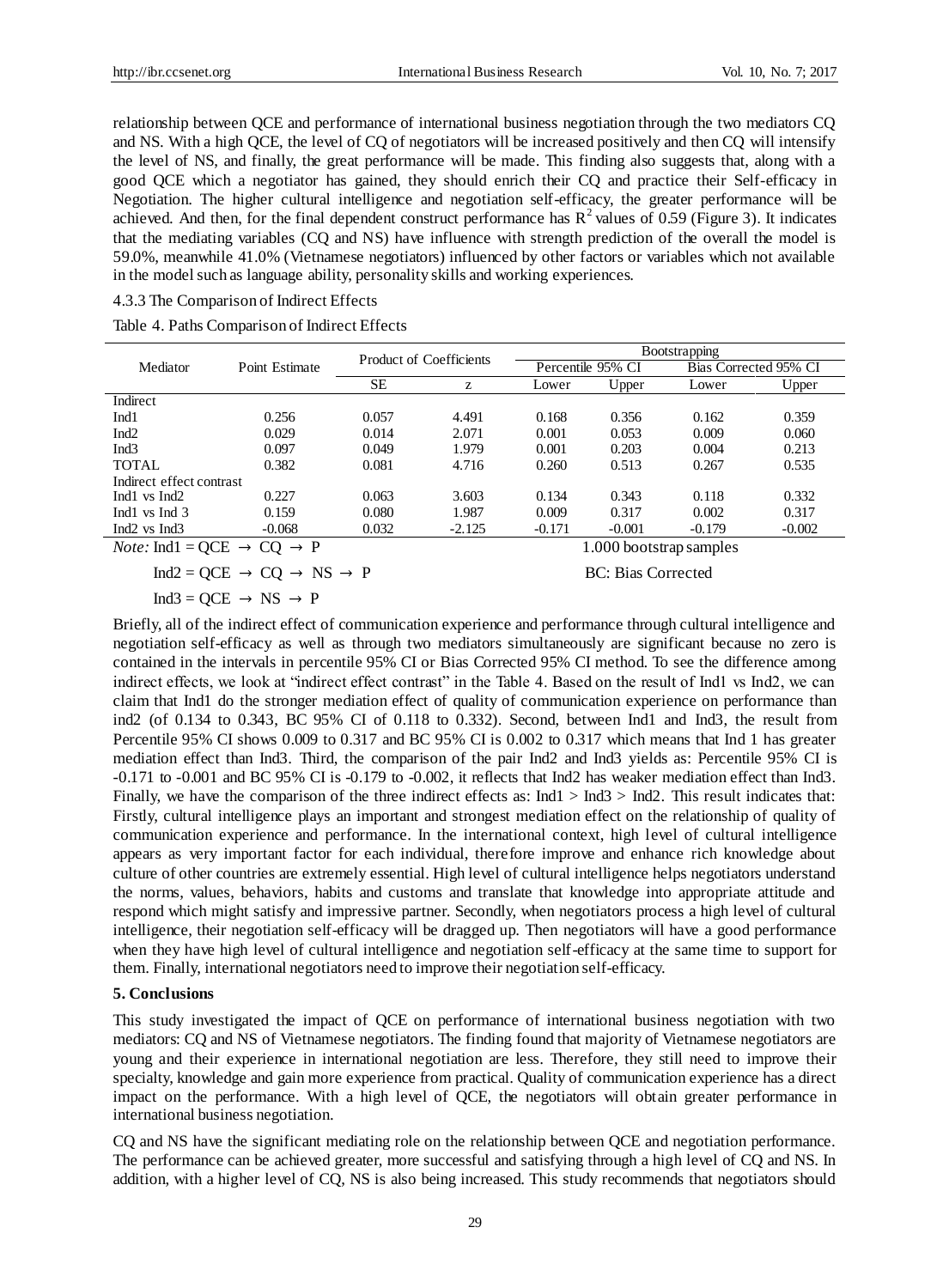pay attention, improve and gain a high level of QCE, CQ and NS in order to attain satisfying and successful performance in performance of international business negotiation. In the previous researches, cultural intelligence has been explored to be a mediator in international interaction, however negotiation self-efficacy has not been examined before, therefore in this study negotiation self-efficacy has been proved to be a mediator in this line. This finding will fulfill this gap and contribute for the negotiation literature in term of negotiators' characteristic. The negotiators always play a paramount important role in the success of the negotiation. Indeed, as of yet, culture and negotiation literature has revealed as to what characteristics of negotiators can be selected or trained upon in order to maximize the chances of reaching the optimal agreements in negotiation that traverse cultural borders. Therefore, taking an insightful look into the characteristics of negotiators has significance in selecting and training potential negotiators. Furthermore, it helps negotiators to be aware of the weakness as well as strengthens so as to adjusting and improving their ability in cross cultural context. As it is pointed out that the performance of negotiation in international context depends on the competence of negotiators. Vietnamese negotiators are expected to strengthen their personal competence in cross-cultural communication, knowledge, behaviors and self-efficacy to be more effective and professional in executing the negotiation task successful.

Culture intelligence is the strongest vital mediator on the relationship between communication experience quality and performance. Following the mediation effect of cultural intelligence, promoting their negotiation self-efficacy and then lead to high business negotiation performance. Finally, the mediating role of negotiation self-efficacy is less significant effect among others two indirect effects. Therefore, with sufficiently negotiation self-efficacy, negotiators will be more calm, comfortable and confident to share information, express priorities and preferences, handle problems during the negotiation, so that negotiators will perform their task satisfactory and successfully. In the previous researches, quality of communication experience, cultural intelligence and negotiation self-efficacy have been examined independently. However in this study, a convergence of these three personality elements in one model has been done. This study has found a close and reciprocal relationship among these factors which has provided a new model in international negotiation field.

This study has provided a useful reference for international negotiator, especially Vietnamese in terms of exploring the personality factors: quality of communication experience, cultural intelligence and negotiation self-efficacy to their performance which have not been examined in the previous academic researches. Basing on the finding of this study, Vietnamese negotiators should improve their quality of communication experience, which has come as the first factors for each individual. With high level of QCE, negotiator will be more clarity with the communicated information, respond at the accurately time and create a good atmosphere for the negotiation. Negotiators can improve their QCE in their working place from the real seminar, meeting or working with their customers. Through many discussions from the real situations, negotiators can enhance more skills in communication, then they also can improve the quality of the communication as well, they are master in exchange the information, respond to information in effectively and indeed way, furthermore they will be more comfortable to create a good communication environment. Second, enhance their level of cultural intelligence and negotiation self-efficacy which is a dispensable factor for negotiators to do the task in intercultural, international and global context. Negotiators can improve their level of cultural intelligence in various ways. They should learn about the knowledge of culture of many others countries through media channels such as internet, newspapers and books. Accumulating the knowledge of culture initiatively will help negotiators be more confident in performing and interacting. Moreover, learning cultural knowledge from experiences and surrounding environment are very perfect way for negotiators, then they can practice their respond to the unfamiliar culture. Additionally, negotiators should understand their parties before they come to the negotiation as where the party comes from, which cultural background they are, and so then negotiators can have a good preparation. People tend to be more confident about the thing they are master, so that with a good knowledge about culture negotiators will be more confident in performing in international context, the best performance will be done and least to a satisfaction and success at the end of the negotiation.

However, there are some limitations and suggestions can be obtained from this study. Firstly, this study has focused on examining three personality factors for Vietnamese negotiators, however apart from quality of communication experience, cultural intelligence and negotiation self-efficacy in this study, there might be still have other personality factors such as: languages ability, which impact on every single negotiators. Therefore, future researches are hoped to exploring more personality factors for Vietnamese negotiators, so that they can take seriously consideration to develop and accomplish them in order to achieve more great performance in the upcoming international business negotiations. Secondly, this study has collected the sample from two most important regions in Vietnam where the business negotiation happens regularly, however the quantity of respondents was somehow limited, especially the subject in the age from 30 to 50 years old, along with the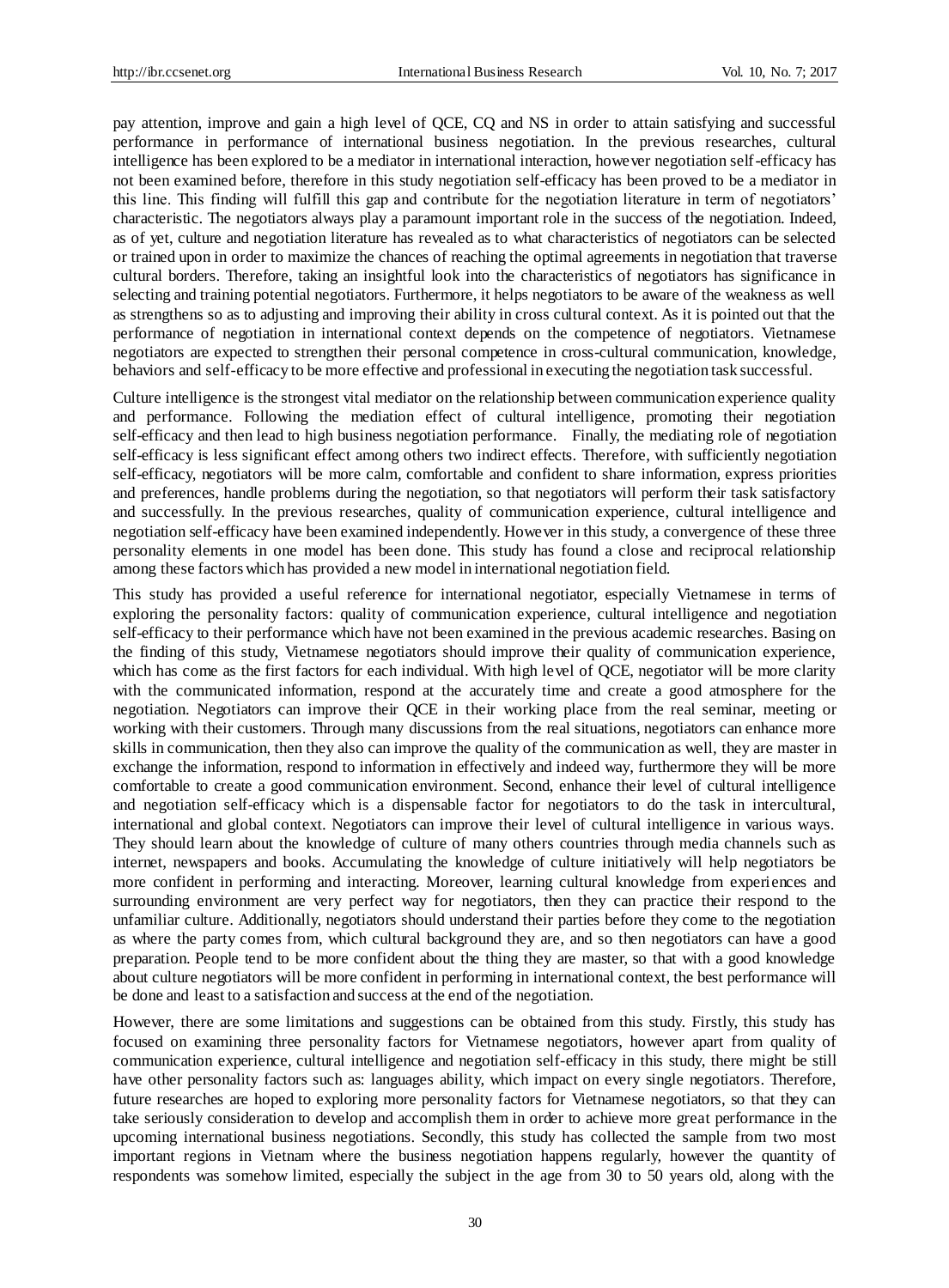subject who had more than 8 times of participating in international business negotiation were less of number due to the difficulties in approaching them. Future research is suggested to try to get more respondents with those subjects in order to show more result about the characteristic and other important factors affecting performance of international business negotiation.

#### **References**

- Adair, W. L., Brett, J. M., Lempereur, A., Okumura, T., Shikhirev, P., Tinsley, C. H., & Lytle, A. L. (2004). Culture and negotiation strategy. *Negotiation Journal*, *20,* 87-100. https://doi.org/10.1111/j.1571-9979.2004.00008.x
- Adair, W. L., Okumura, T., & Brett, J. M. (2001). Negotiation behavior when cultures collide: The U.S and Japan. *Journal of Applied Psychology*, *86,* 371-385. https://doi.org/10.1037/0021-9010.86.3.371
- Ang, S., & Dyne, V. L. (2008). Handbook of cultural Intelligence: Theory, Measurement and Application. Antecedents of Four-Factor Model of Cultural Intelligence. *Lon Don and New York: Routledge*.
- Ang, S., Dyne, L. V., & Tockstuhl, T. (2015). Cultural Intelligence: Origins, Conceptualization, Evolution and Methodological Diversity. In M. J. Gelfand, C. Y. Chiu, and Y. Y. Hong (eds), Handbook of Advances in Culture Psychology: *Oxford University Press*.
- Angelmar, R., & Stern, L. W. (1978). Development of a Content Analytic System for Analysis of Bargaining Communication in Marketing. *Journal of Marketing Research, 15,* 93-102. https://doi.org/10.2307/3150404
- ASEAN. (2012). Overview. Association of Southeast Asian Nation. Retrieved 18 December 2015. *From <http://www.asean.org/asean/about-asean/>*
- Brett, J. M., & Okumura, T. (1998). Inter-and Intercultural negotiation: U.S and Japanese negotiators. *Academy of Management Journal*, *41*(5), 495-510. https://doi.org/10.2307/256938
- Earley, P. C. (2002). Redefining interactions across cultures and organization: Moving forward with cultural intelligence. *Research in Organizational Behavior*, *24,* 271-299. https://doi.org/10.1016/S0191-3085(02)24008-3
- Earley, P. C., & Ang, S. (2003). Cultural Intelligence: Individual interactions across cultures. *Stanford, California: Stanford University Press*.
- Fayerweather, J., & Kapoor, A. (1976). Strategy and negotiations for the international corporation. *International Business Review*, *18*(2), 20-22. https://doi.org/10.1002/tie.5060180210
- Gerber, S, B., & Kristin, V. F. (2005). Using SPSS for Windows: Data analysis and Graphics. *New York: Springer*, 1-228.
- Ghauari, P. N., & Usunier, J. C. (2003). International Business Negotiations. *The Netherlands: Elsevier Ltd* (2).
- Ghauri, P. N. (1983). Negotiating International Package Deals Swedish firms and Developing countries. *Almquist and Wiksell, Stockholm*.
- Graham, J. L. (1987). A Theory of Inter-organizational Negotiations. *Research in Marketing, Greenwich, CT, JAI Press Inc*, 163-183.
- Gudykunst, W. B. (1995). Anxiety/Unceirtainty management (AUM) theory: Current status. In R. L. Wiseman (ed), Intercultural communication theory (8-58). *Thousand Oaks: Sage*.
- Hair, J. F. (2010). *Multivariate data analysis*. NJ, USA: Pearson College Division.
- Huber, V. L., & Neale, M. A. (1987). Effects of self- and competitor goals on performance on an interdependent bargaining task. *Journal of Applied Psychology, 72*(2), 197-203. https://doi.org/10.1037/0021-9010.72.2.197
- Kline, R. B. (2005). Principles and Practice of Structural Equation Modeling (2nd ed.). New York, Guilford.
- Lewicki, R. J., Barry, B., Saunders, D., & Minton, J. (2003). Negotiation. *McGraw Hill, New York.*
- Liu, L. A., Chua, C. H., & Stahl, G. (2010). Quality of Communication Experience: Definition, Measurement, and Implications for Intercultural Negotiations. *Journal of Applied Psychology, 95*(3), 469-487. https://doi.org/10.1037/a0019094
- Liu, W., & Liu, A. L. (2006). Cultural Intelligence in International Business Negotiation. *SSRN Electronic Journal*, 8-18. https://doi.org/10.2139/ssrn.905460
- Locke, E. A., Frederick, E., Lee, C., & Bobko, P. (1984). Effect of Self-efficacy, goals, and task strategies on task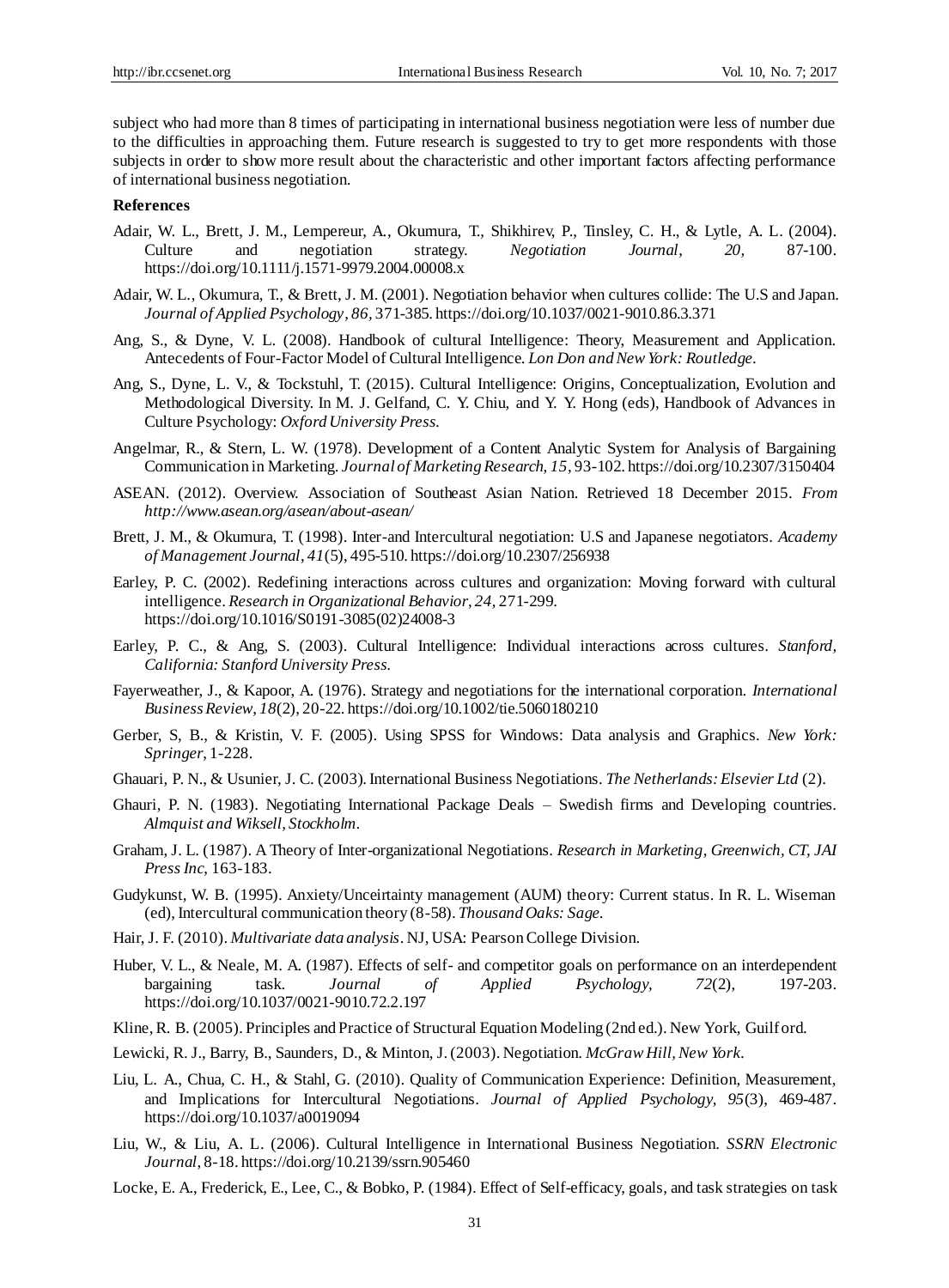performance. *Journal of Applied Psychology*, *69,* 241-251. https://doi.org/10.1037/0021-9010.69.2.241

- McCall, J. B., & Warrington, M. B. (1989). Marketing by Agreement: A Cross-Cultural Approach to Business Negotiation. *John Wiley and Sons Ltd, Chichester.*
- Miles, E. W., & Maurer, T. J. (2012). Advancing validity of self-efficacy in negotiation through focusing at the domain level. *Journal of Occupational and Organizational Psychology, 85,* 23-41. https://doi.org/10.1348/096317910X531744
- Nguyen, K. Y., Dyne, L. A., & Ang, S. (2009). From Experience to Experimential Learning: Cultural Intelligence as a Learning Capability for Global Leader Development. *Academy of Management of Management Learning and Education*, 1-40.
- O'connor, K. M., & Arnold, J. A. (2001). Distributive spirals: negotiation impasses and the moderating role of disputant self-efficacy. *Organizational Behavior and Human Decision Processes*, *84*(1), 148-176. https://doi.org/10.1006/obhd.2000.2923
- Oolders, T., Chernyshenko, S. O., & Stark, S. (2008). Cultural Intelligence as a Mediator of Relationships between Openness to Experience and Adaptive Performance. In S. Ang and L. V. Dyne (eds), Handbook of Cultural Intelligence: Theory, Measurement and Applications. *London and New York: Routledge.*
- Preacher, K. J., & Hayes, A. F. (2008). Asymptotic and resampling strategies for assessing and comparing indirect effects in multiple mediator models. *Behavior research methods, 40*(3), 879-891. https://doi.org/10.3758/BRM.40.3.879
- Pruitt, D. G. (1981). Kissinger as a traditional mediator with power. In J. Z. Rubin (ed), Dynamics of third party intervention: Interdisciplinary perspectives on international conflict. *New York: Praeger,* 136-147.
- Stephan, W. G., & Stephan, C. (1995). Intergroup anxiety. *Journal of Social Issues, 41,* 157-176. https://doi.org/10.1111/j.1540-4560.1985.tb01134.x
- Thompson, L. (1990). The Influence of Experience on Negotiation Performance. *Journal of Experimental Social Psychology, 26,* 528-544. https://doi.org/10.1016/0022-1031(90)90054-P
- Tung, R. (1988). Toward a Conceptual Paradigm of International Business Negotiations. In R. Farmer (ed), Advances in International Comparative Management. *Greenwich CT, JAI Press Inc*, 203-219.
- Usunier, J. C. (1996). Cultural Aspects of International Business Negotiations.: Negotiations. *Oxford Press*.
- Weingart, L. R., Bennett, R. J., & Brett, J. M. (1993). The impact of consideration of issues and motivational orientation on group negotiation process and outcome. *Journal of Applied Psychology, 78,* 504-517. https://doi.org/10.1037/0021-9010.78.3.504
- Weingart, L. R., Thompson, L. L., Bazerman, M. H., & Carroll, J. S. (1990). Tactical behavior and negotiation outcomes. *International Journal of Conflict Management, 1,* 7-31. https://doi.org/10.1108/eb022670
- Wenzlaff, K. (2008). Youth, Culture, Negotiation and Politics. *Asian Europe Journal*, *5*(4), 573-579. https://doi.org/10.1007/s10308-007-0138-y